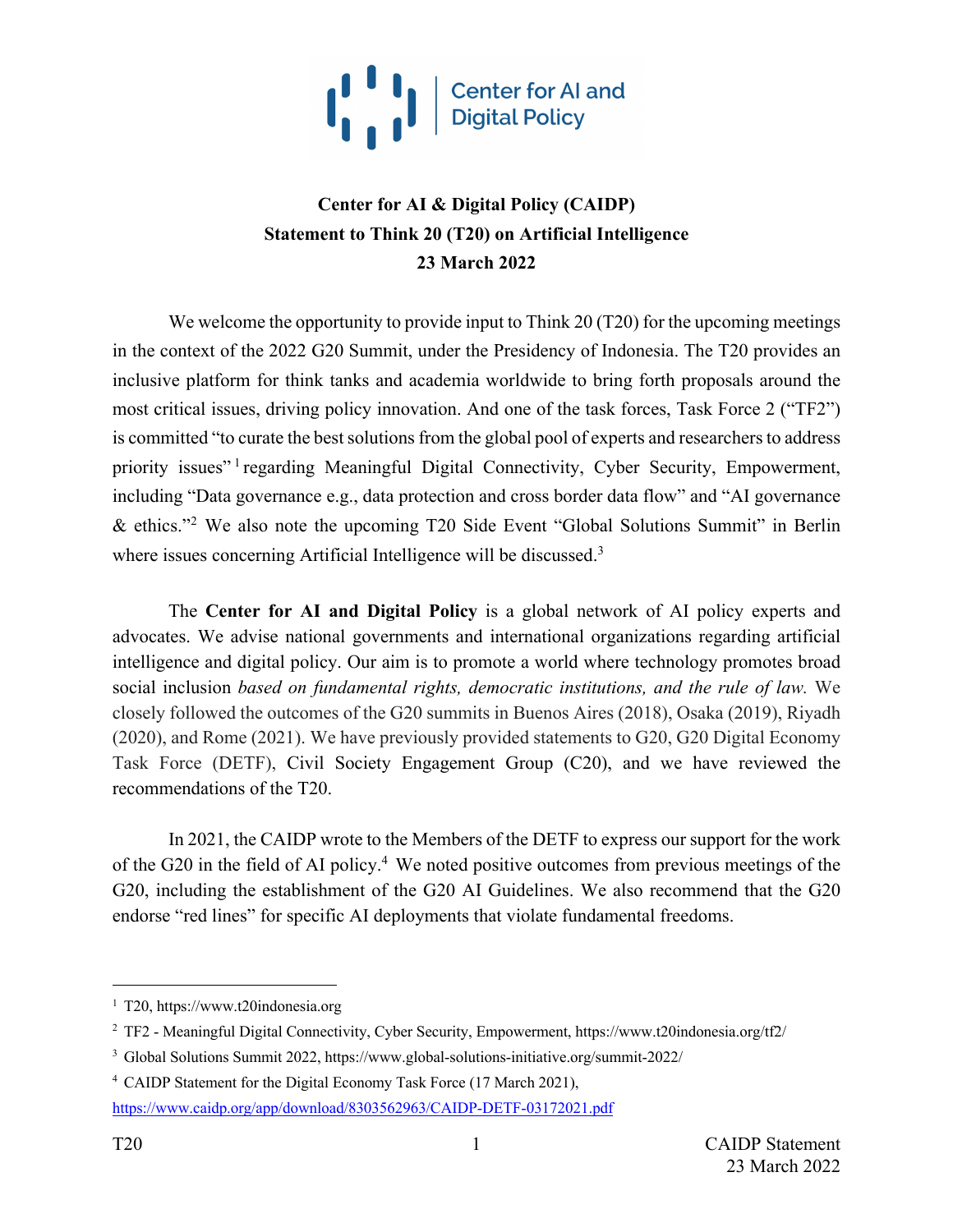# $\begin{bmatrix} 1 & 1 \\ 1 & 1 \end{bmatrix}$  Center for Al and

We also had the opportunity to review the recommendations of the T20, particularly concerning AI policy. CAIDP specifically supports critical recommendations contained in the report *Human-Centric AI: From Principles to Actionable and Shared Policies*, from the T20 Group on Digital Transformation, prepared with the support of the University of Bocconi: 5

- Define human-centric AI in terms of meaningful human control, transparency, explainability, fairness, justice, inclusiveness, sustainability, and education.
- Adopt a fundamental human rights framework.
- Interpret AI systems as a support to human decision-making, not a replacement. Do not recognize machines as moral agents and do not give them an electronic personality or identity.
- Require explainability and transparency in AI systems.
- Define metrics to assess the impact of AI on fairness and social justice and strategic plans to improve such metrics.

### **AI and Democratic Values: The Role of the T20 and G20**

The CAIDP has a well-established interest in the work of the G20 and T20 on digital policies. In the 2021 report Artificial Intelligence and Democratic Values, assessing the policies of 50 countries worldwide, we identified the G20 AI Guidelines and their implementation as two of our key metrics<sup>6</sup>.

In the last few years, and in collaboration with the OECD, the G20 has taken a leading role in the promulgation of the global framework for AI policy. At the Osaka summit in 2019, former Prime Minister Abe and OECD Secretary General Gurria gathered support for the OECD AI Principles from the G20 countries. The preparatory work for the 2020 summit in Riyadh provided the first opportunity to assess progress toward the implementation of the OECD AI Principles.7 In November 2020 in Riyadh, the G20 Leaders Declaration addressed both Artificial Intelligence and the digital economy. On AI, the G20 nations said, "*We will continue to promote multi-stakeholder* 

 $5$  Carlo Casalone, et al, TF4 – Digital Transformation, Human-Centric AI: From Principles to Actionable and Shared Policies, https://www.t20italy.org/2021/09/07/human-centric-ai-fromprinciples-to-actionable-and-sharedpolicies-2/

<sup>6</sup> *Artificial Intelligence and Democratic Values* (CAIDP 2022), https://www.caidp.org/reports/aidv-2021/

<sup>7</sup> OECD G20 Digital Economy Task Force, Examples of AI National Policies (2020), https://www.mcit.gov.sa/sites/default/files/examples-of-ai-national-policies.pdf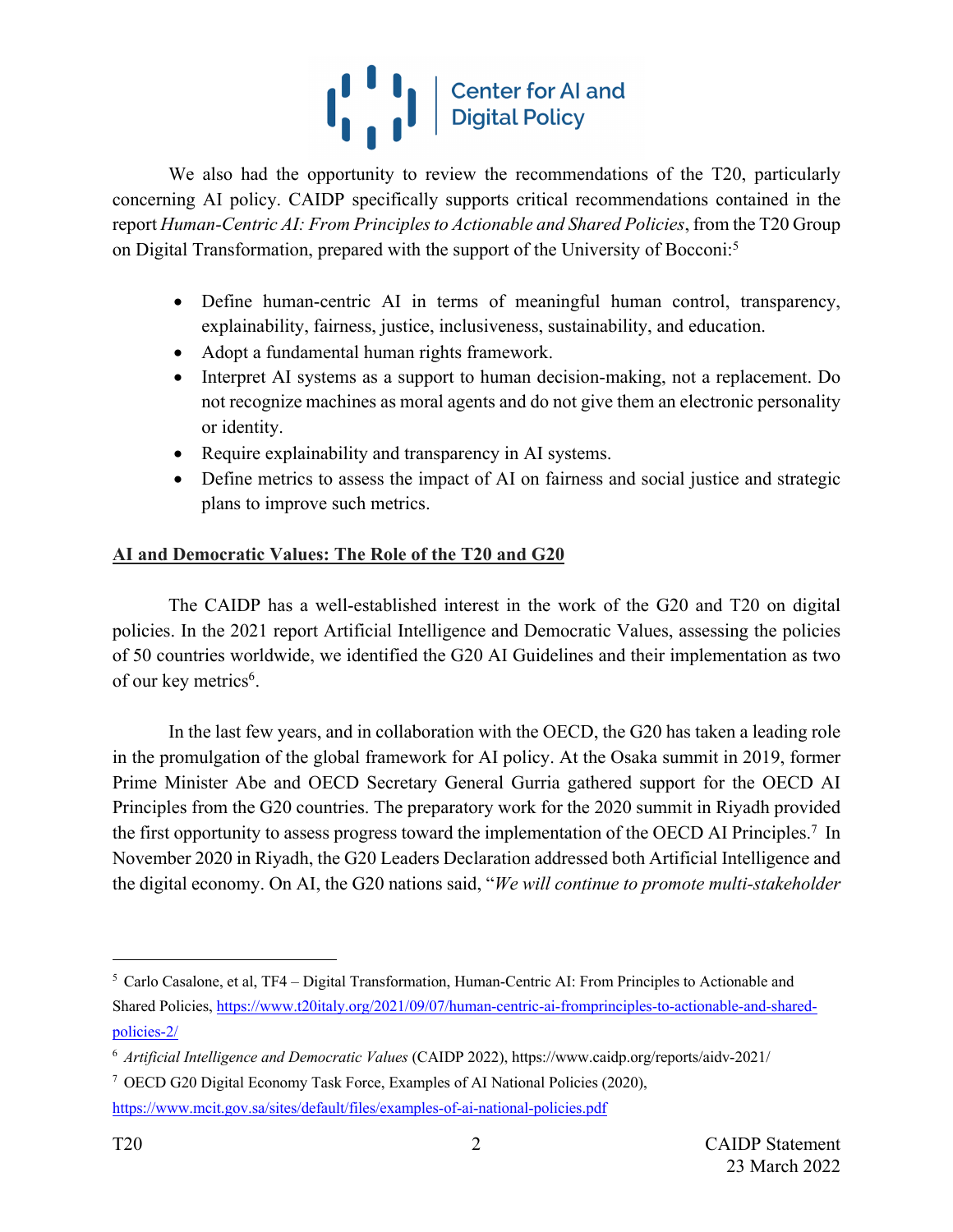## **ONE DESCRIPS A SET OF A LIGHT**<br>Digital Policy

*discussions to advance innovation and a human-centered approach to Artificial Intelligence (AI), taking note of the Examples of National Policies to Advance the G20 AI Principles*."8

In the 2021 G20 Rome Summit, the G20 Leaders recognized the "*benefits stemming from the responsible use and development of trustworthy human-centered Artificial Intelligence (AI)*". 9 The G20 also said they would encourage competition and innovation, "*as well as diversity and inclusion,*" and the importance of international cooperation to promote research, development, and application of AI. However, the G20 Leaders stopped short of calling out AI "bias" in the Declaration, a step taken in June 2021 by the G7 who said they would "*take bold action to build more transparency in our technologies.*"<sup>10</sup> That said, in advance of the Summit, the G20 Digital Economy Ministers reaffirmed "*their willingness to implement trustworthy Artificial Intelligence (AI) and to commit to a human-centered approach, as . . . guided by the G20 AI Principles, drawn from the OECD Recommendations on AI.*"<sup>11</sup> The Ministers also noted that the "*measurement of AI, notably its diffusion and impact across the economy and the international comparability of indicators on AI, needs to be improved.*"12

### **CAIDP Statements to the T20 to establish "Red Lines" on certain AI practices**

As indicated above, the mission of the CAIDP is to safeguard fundamental rights, democratic values and rule of law be more prominently mentioned. In our statements to DEFT in March  $2021^{13}$  and to the G20 in October  $2021^{14}$  regarding AI policies, CAIDP recommended that

https://www.gpfi.org/sites/gpfi/files/7\_G20%20Rome%20Leaders%27%20Declaration.pdf

<sup>8</sup> G20 Riyadh Summit, Leaders Declaration (21-22 November, 2020), https://www.ilo.org/wcmsp5/groups/public/-- -dgreports/---dcomm/documents/meetingdocument/wcms\_761761.pdf

<sup>9</sup> G20 Rome Leaders' Declaration (11 November 2021)

<sup>&</sup>lt;sup>10</sup> Carbis Bay G7 Summit Communiqué (13 June 2021) https://www.whitehouse.gov/briefing-room/statementsreleases/2021/06/13/carbis-bay-g7-summit-communique/

<sup>&</sup>lt;sup>11</sup> Declaration of G20 Digital Ministers: Leveraging Digitalisation for a Resilient, Strong, Sustainable and Inclusive Recovery (5 August 2021) http://www.g20.utoronto.ca/2021/210805-digital.html <sup>12</sup> *Id*.

<sup>&</sup>lt;sup>13</sup> CAIDP Statement for the Digital Economy Task Force (17 March 2021), https://www.caidp.org/app/download/8303562963/CAIDP-DETF-03172021.pdf

<sup>&</sup>lt;sup>14</sup> CAIDP Statement for the G20 (27 October 2021) https://www.caidp.org/app/download/8352017563/CAIDP-Statement-G20-27102021.pdf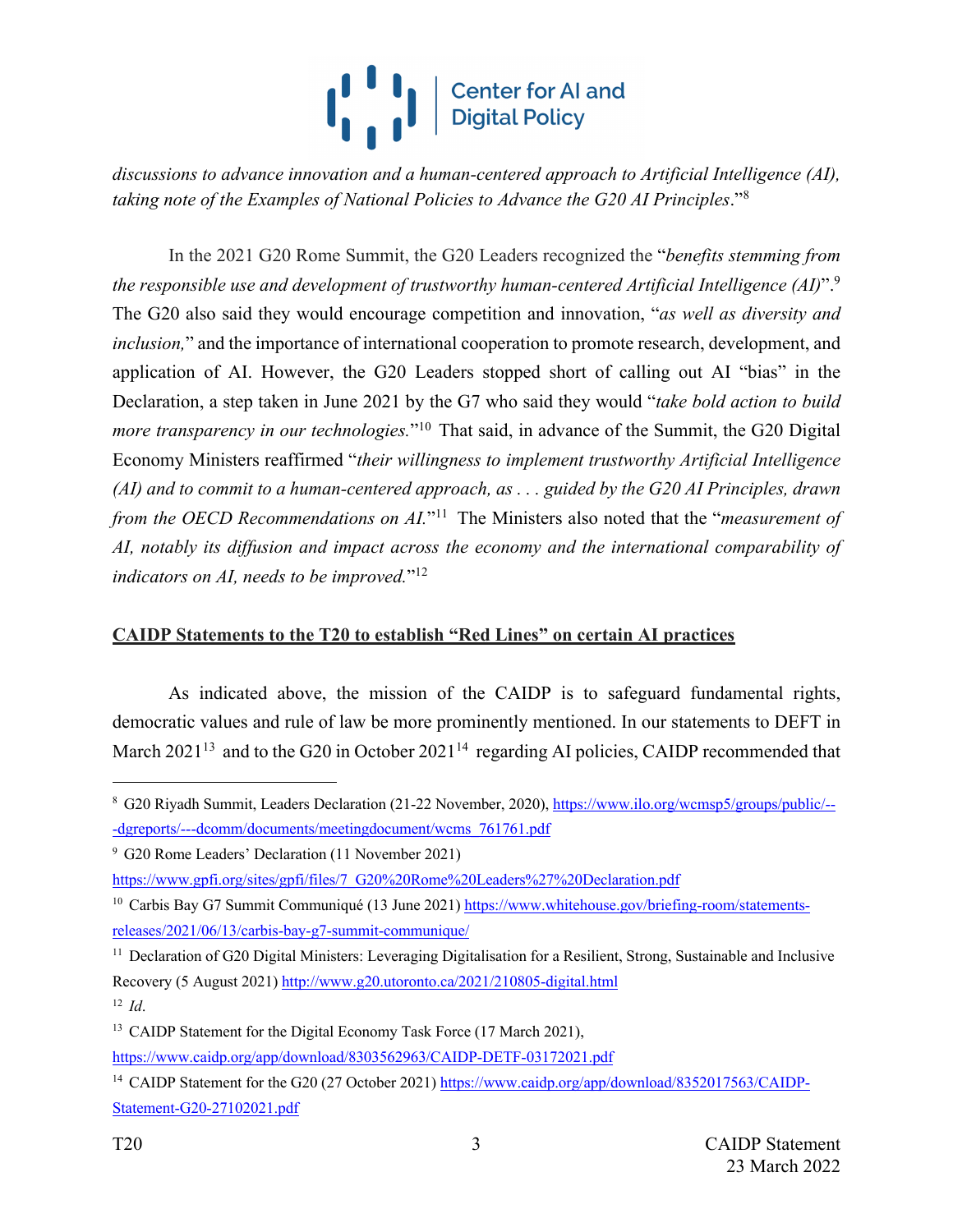# **ONE OF SHELF OF ALAnd Digital Policy**

the G20 endorse "red lines" for certain AI deployments that violate fundamental freedoms. We said, "*these systems are contrary to the goals of human-centric and trustworthy AI and will likely provoke further negative responses*." We also wrote to the Civil Society Engagement Group (the C20) on Gender and Artificial Intelligence<sup>15</sup>, expressing support for the C20 policy priorities in that "*all policies, strategies and implementation must adopt a human rights-based, peoplecentered, equity-focused, and gender transformative lens.*"16

There is a growing understanding that "red lines" are necessary to safeguard fundamental rights. Few AI applications are more controversial than the use of AI for surveillance in public spaces. The use of facial recognition on a general population has raised widespread controversy with many NGOs stating it should be prohibited.<sup>17</sup> AI applications that should also be prohibited include biometric categorization, emotion analysis, predictive policing and social scoring. Other controversial AI applications that require close examination include criminal sentencing, administrative service decisions, and hiring assessments.

The UNESCO's Recommendation on the Ethics of Artificial Intelligence states that "*AI systems should not be used for social scoring or mass surveillance purposes.*"18 The UNESCO AI

<sup>&</sup>lt;sup>15</sup> CAIDP Statement to C20 on Gender and Artificial Intelligence (30 September 2021)

https://www.caidp.org/app/download/8346473063/CAIDP-C20-Statement-30092021.pdf?t=1634680772

<sup>&</sup>lt;sup>16</sup> C20 Policy Pack 2021: https://civil-20.org/2021/wp-content/uploads/2021/08/C20-Policy-Pack-2021-Buildiing-asustainable-future-for-all-1.pdf; see also UNESCO invites G20 Ministers to join forces to fight for gender equality (20 September 2021), https://en.unesco.org/news/unescoinvites-g20-ministers-join-forces-fight-gender-equality

<sup>17</sup> EDRi, *Campaign "Reclaim Your Face" calls for a Ban on Biometric Mass Surveillance,* (12 November 2020);

The European Parliament subsequently adopted a resolution to prohibit the practice. European Parliament, *Artificial intelligence in criminal law and its use by the police and judicial authorities in criminal matters* 

*European Parliament resolution of 6 October 2021 on artificial intelligence in criminal law and its use by the police and judicial authorities in criminal matters (2020/2016(INI))*.

<sup>&</sup>lt;sup>18</sup> UNESCO Finalizes Recommendation on AI Ethics, CAIDP Update 2.25 (2 July 2021), https://www.caidp.org/app/download/8330514463/CAIDP-Update-2.26.pdf; See also UNESCO Clearinghouse on Global Citizenship Education, UNESCO dialogues with the G20 meeting of digital ministers (10 August 2021) ("The Recommendation is a compass for international consensus on the 'what' as well as the 'how' of ethical governance of AI to protect and advance human rights, human dignity, inclusion, and non-discrimination," stated Gabriela Ramos, Assistant Director-General for Social and Human Sciences, who leads UNESCO's work on the Ethics of AI), https://www.gcedclearinghouse.org/news/unesco-dialogues-g20-meeting-digitalministers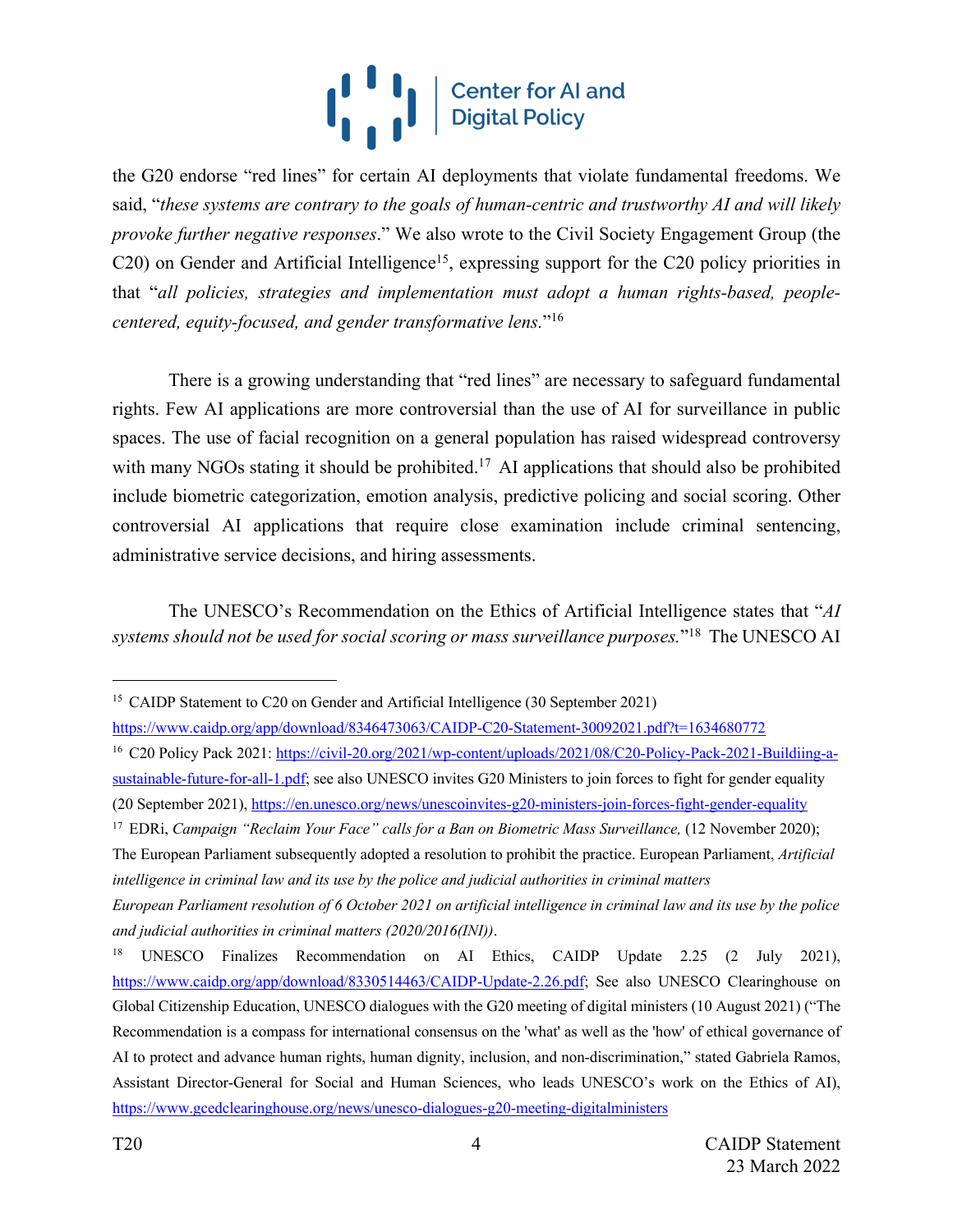# **Center for Al and Digital Policy**

Recommendation also found that "*greater transparency contributes to more peaceful, just, democratic and inclusive societies.*" The UN High Commissioner for Human Rights has called for a prohibition on AI practices that violate international human rights law and a moratorium on the use of facial recognition for mass surveillance.<sup>19</sup>

*CAIP renews its recommendation that the G20 establish "red lines" for certain AI practices, such as "social scoring" and mass surveillance, as the UNESCO has already proposed.*

### **CAIDP Statements to the T20 on adopting a strong statement against algorithmic bias**

The G7 and the OECD called out AI "bias" to build more transparency in AI technologies. The G7 leaders in the 2021 Summit noted that "*new forms of decision-making have surfaced examples where algorithms have entrenched or amplified historic biases, or even created new forms of bias or unfairness*."20 The G7 leaders said they would "*to take bold action to build more transparency in our technologies*."21 In the 2021 Summit, G7 Leaders also committed to working together for a "*values-driven digital ecosystem for the common good that enhances prosperity in a way that is sustainable, inclusive, transparent and human-centric.*"22

At the G20 Summit in 2020, then OECD Secretary General Angel Gurría mentioned:

"*AI's full potential is still to come. To achieve this potential we must advance a humancentred and trustworthy AI, that respects the rule of law, human rights, democratic values and diversity, and that includes appropriate safeguards to ensure a fair and just society. This AI is consistent with the G20 AI Principles you designed and endorsed last year, drawing from the OECD's AI Principles. Count on our support, through our AI* 

https://www.ohchr.org/EN/NewsEvents/Pages/DisplayNews.aspx?NewsID=27469&LangID=E

<sup>&</sup>lt;sup>19</sup> United Nation Human Rights Office of the High Commissioner, Artificial intelligence risks to privacy demand urgent action – Bachelet (15 September 2021),

<sup>&</sup>lt;sup>20</sup> Carbis Bay G7 Summit Communiqué (13 June 2021) https://www.whitehouse.gov/briefing-room/statementsreleases/2021/06/13/carbis-bay-g7-summit-communique/

<sup>21</sup> *Id*.

<sup>22</sup> *Id.*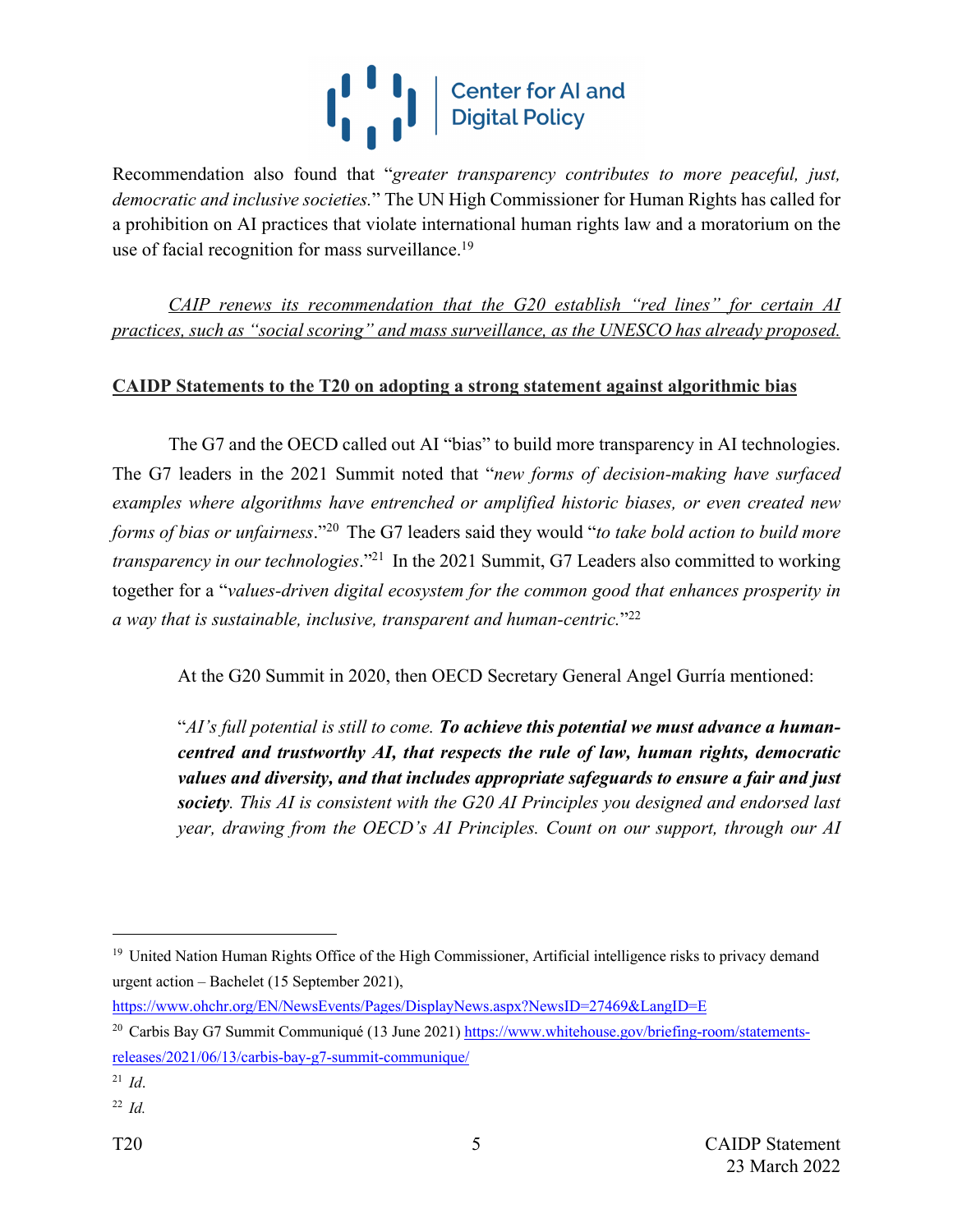

*Policy Observatory, our work on diffusion, measurement and economic impacts, for the tough task of putting the AI Principles into practice*."23

Moreover, to address the issue of AI "bias", it is important to have equal representation of all sections of the society in AI development. In the Rome Summit, the G20 Leaders prioritized gender equality in AI. Therefore, the T20 should advocate for the representation of women and other underrepresented sections of the society in AI development.

*However, during the G20 Rome Summit, the G20 Leaders failed to call out AI "bias". CAIDP urges the T20 and the G20 leaders to call out AI "bias" to build more transparency in AI technologies.* 

### **CAIDP recommends that G20 countries follow best practices for AI in their procurement decisions**

Governments can also support the responsible use of AI technologies through the procurement process. Governments should not hire private contractors who fail to protect fundamental rights. As the United States Presidential Science Advisors recently stated, the US federal government should "refuse to buy software or technology products that fail to respect these rights."24

*CAIDP urges G20 Leaders to nudge member governments from not hiring private contractors who fail to protect fundamental rights.*

### **CAIDP recommends that the T20 and the G20 tracks the implementation of AI policies**

The August 2021 Declaration of the Digital Ministers of the G20 noted the need to improve the ability to track implementation of AI policies,  $25$  a point also made in the CAIDP report

<sup>23</sup> Remarks by Angel Gurr a OECD Secretary-General Riyadh, Saudi Arabia (22 July 2020)

https://www.oecd.org/about/secretary-general/g20-digital-economy-ministers-meeting-july-2020.htm (emphasis added).

<sup>&</sup>lt;sup>24</sup> Eric Lander & Alondra Nelson, Americans Need a Bill of Rights for an AI-Powered World, Wired (8 October 2021), https://www.wired.com/story/opinion-bill-of-rights-artificial- intelligence/

<sup>&</sup>lt;sup>25</sup> Declaration of G20 Digital Ministers: Leveraging Digitalisation for a Resilient, Strong, Sustainable and Inclusive Recovery (5 August 2021) http://www.g20.utoronto.ca/2021/210805-digital.html